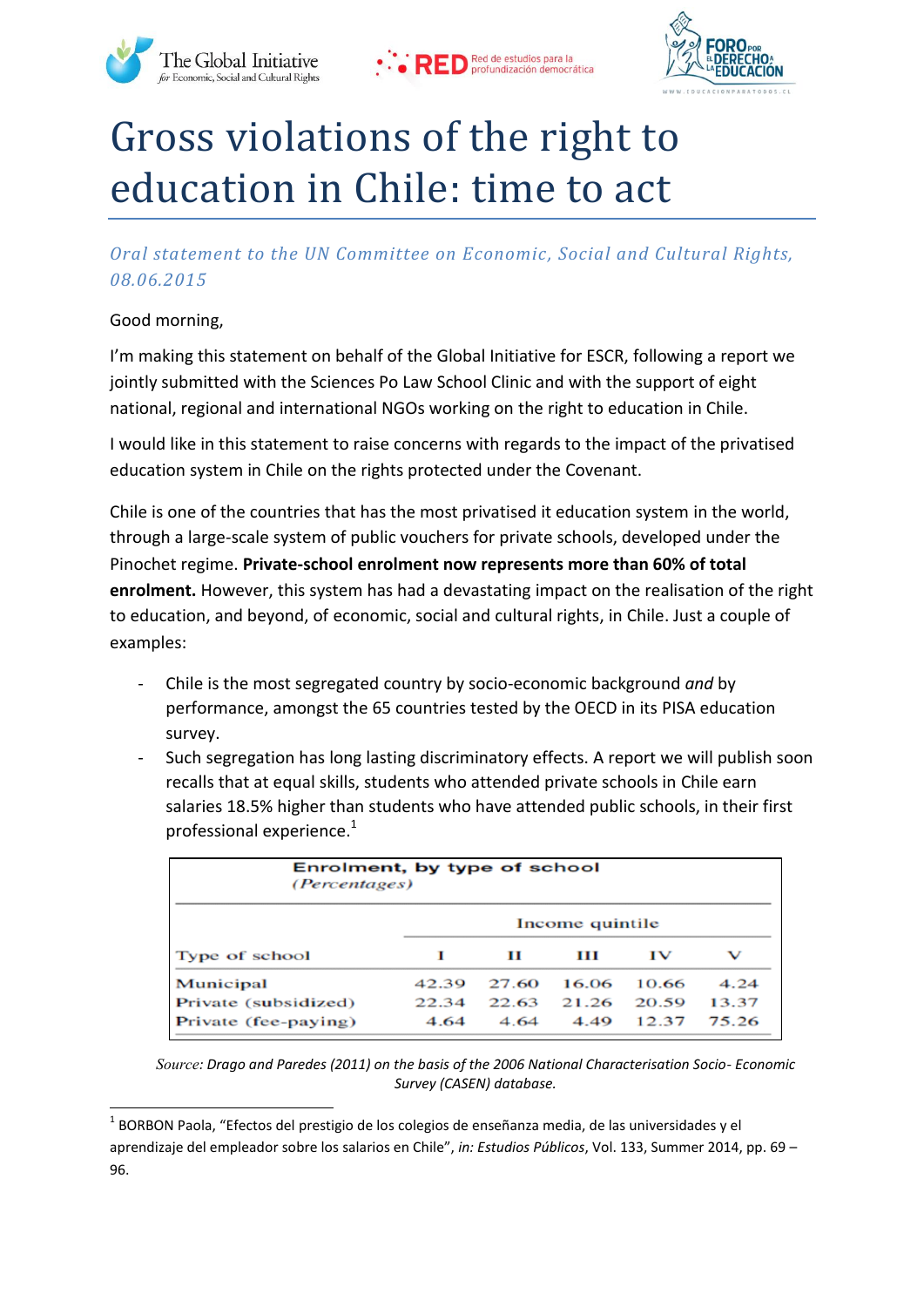





These are deep and dramatic impacts. By questioning the nature itself of the right to education, which is supposed to be an enabling right to all other economic, social and cultural rights, the Chilean education system has also called into question the very sense of justice and fairness in society. This is evidenced by the huge public protests for education reforms that took place in 2006 and 2011.

These effects have been rightly noted by this Committee in the List of Issues, which highlighted the inequalities generated by the education system. Similarly, the Committee on the Rights of the Child, just a few weeks later raised concerns in its List of Issues about the "*segregation*" in the Chilean education system.

Clearly, the Chilean education system, and the level of inequality and systemic discrimination it involves, constitutes a *grave* violation of the rights to education and to non-discrimination protected under the Covenant. Therefore, urgent and determined measures in line with international human rights law must be taken to address this situation.

In this context, the government of Chile must be credited for the courageous and difficult reforms of the education system it is undertaking, as listed in its reply to the list of issues. We very much welcome these reforms; they are important steps in the right direction.

However, we think it is essential that your Committee addresses squarely the privatised education system in Chile and its impacts on the realisation of ESC rights, for two reasons.

## **Firstly**, **because there needs to be an uncompromising** *human rights* **assessment of the Chilean's privatised education system, and your Committee has a decisive role to play**. Such an assessment is essential for Chile, at a time where the education reforms the government is trying to implement are being contested, so that the debate is informed by human rights considerations. It is also critical for dozens of developing countries which are looking at Chile's privatised education system as a model to follow. Today, at the moment where we're speaking, reforms are being discussed in Ghana, Kenya, Uganda, India, Pakistan, and many other countries, that seek to exactly replicate Chile's education system. In Morocco the government has explicitly taken the market-based Chilean education system as a model for its own reforms. This is despite the catastrophic human rights impacts this system has had in Chile.

## **Therefore, we urge the government to set up a domestic or international independent inquiry mechanism to assess the Chilean education system against human rights standards.**

**Secondly**, the reforms taken until now do not go far enough. Crucially, they do not question the market nature of the education system. By maintaining the voucher system, the Chilean system stills puts in competition historically disadvantaged public schools with private schools receiving public support, and lives on the illusion that education should be organised as a market in which the consumer can make a choice, despite the high inequalities it engenders.